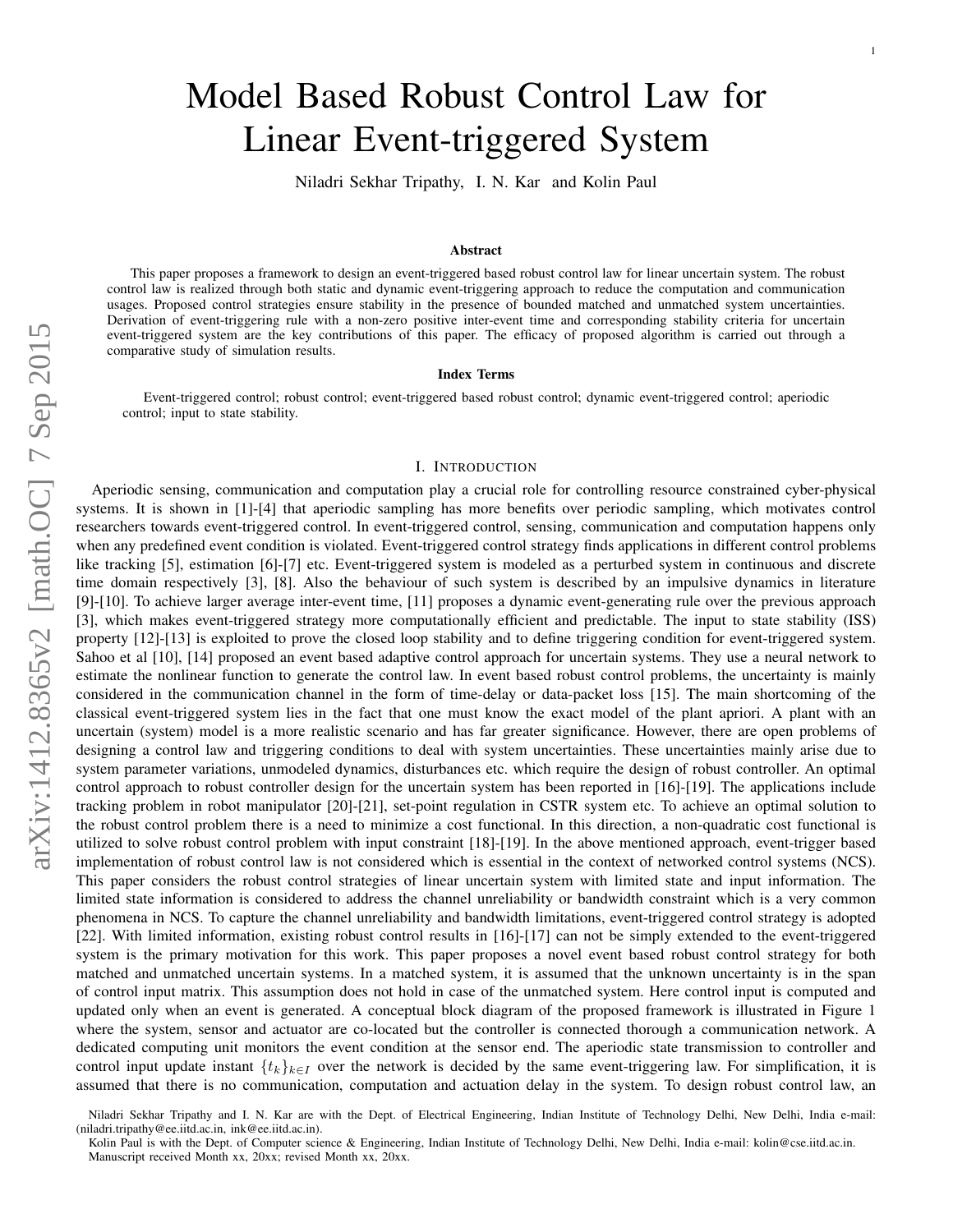

Figure 1: Conceptual Block diagram of proposed event-trigger based robust control. Dotted line represents the aperiodic information transmission through the communication channel. Here  $x(t_k)$ ,  $u(t_k)$  are representing eventual state and contol input respectively.

equivalent optimal control problem is formulated with an appropriate cost functional which takes care of the upper bound of system uncertainty. The nominal system dynamics is used to compute the optimal controller gain which minimizes the cost-functional. A zero-order-hold (ZOH) at the actuation end holds the last transmitted control input until the transmission of next input. The analysis of this system is done in continuous time domain. The proposed method is verified for both static and dynamic event-triggering rule. In both cases corresponding triggering rule and their stability criteria for matched and unmatched uncertain system have been derived. The advantage of the proposed control strategy is that it significantly reduces the number of control input transmission and computation in spite of system uncertainties.

*Summary of contribution:* The main contributions of this paper are summarized as follows.

- Defining an optimal control problem to design a robust control law for both matched and unmatched uncertain system.
- Deriving static and dynamic event-triggering rule for uncertain system using the upper bound of system uncertainty.
- Ensuring stability of closed loop system using ISS Lyapunov function.
- Deriving a positive non-zero lower bound of inter-execution time.
- A comparative study is carried out to verify the efficacy of event-triggered robust control law.

*Organization of paper:* The paper is organized as follows. In Section II, we briefly review of ISS, matched and unmatched system uncertainty and optimal approach to robust control design. Section III and IV discuss the optimal control approach to solve the robust stabilization problem for event-triggered system with system uncertainty. Here both static and dynamic event triggering conditions are stated in the form of theorems and their corresponding proofs are reported. In section III we also give a mathematical expression of the minimum positive inter-event time. Two different examples with simulation results are discussed in Section V to validate the proposed control algorithm. Section VI concludes the paper.

*Notation:* The notation  $\|.\|$  is used to denote the Euclidean norm of a vector  $x \in \mathbb{R}^n$ . Here  $\mathbb{R}^n$  denotes the *n* dimensional Euclidean real space and  $\mathbb{R}^{n \times m}$  is a set of all  $(n \times m)$  real matrices.  $\mathbb{R}^+_0$  and I denote the all possible set of positive real numbers and non-negative integers.  $X \le 0$ ,  $X^T$  and  $X^{-1}$  represent the negative definiteness, transpose and inverse of matrix X, respectively. Symbol I represents an identity matrix with appropriate dimensions and time  $t_{\infty}$  implies + $\infty$ . Symbols  $\lambda_{min}(P)$ and  $\lambda_{max}(P)$  denote the minimum and maximum eigenvalue of symmetric matrix  $P \in \mathbb{R}^{n \times n}$  respectively. A function f:  $\mathbb{R}_{>0} \to \mathbb{R}_{>0}$  is  $K_{\infty}$  if it is continuous and strictly increasing and it satisfies  $f(0) = 0$  and  $f(s) \to \infty$  as  $s \to \infty$ .

## II. PRELIMINARIES & PROBLEM STATEMENT

#### *A. Preliminaries*

*1) Input to state stability:* In state space form, a linear system with disturbance  $d(t) \in \mathbb{R}^n$  is expressed as

$$
\dot{x}(t) = Ax(t) + Bu(t) + d(t)
$$
\n(1)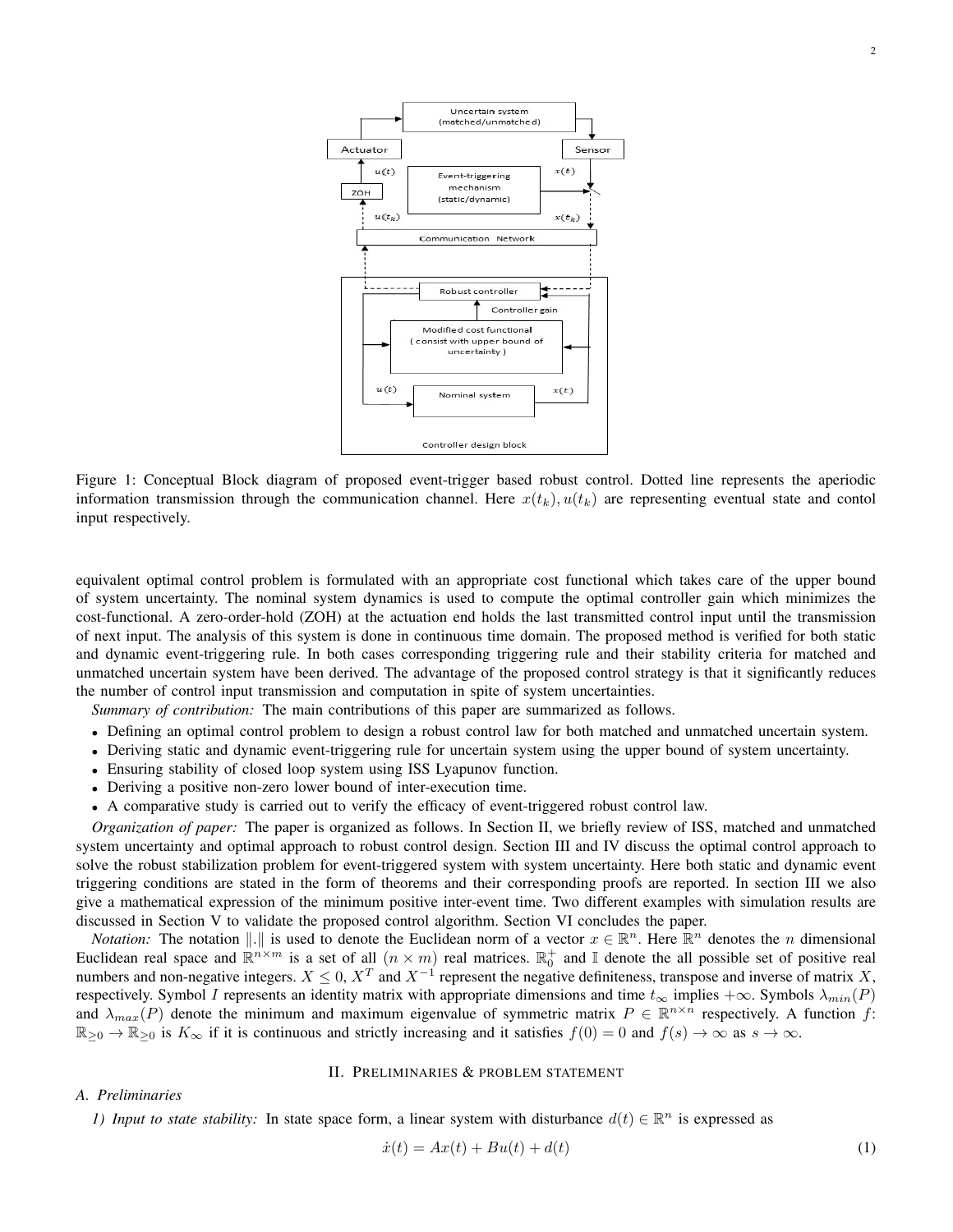where  $x(t) \in \mathbb{R}^n$ ,  $u(t) \in \mathbb{R}^m$  are used to represent system's states and control input respectively. For simplification from now onwards,  $x(t)$  and  $u(t)$  are denoted by x and u respectively. Assuming disturbance function  $d(t)$  as an external input and it is always bounded by a known function  $d_m(t)$  i.e.  $||d(t)|| \le d_m(t)$ . The above system (1) is said to be ISS with respect to  $d(t)$ if there exist an ISS Lyapunov function. For analyzing ISS of the above system, following definition is introduced [12]-[13].

**Definition 1.** A continuous function  $V : \mathbb{R}^n \to \mathbb{R}$  is an ISS Lyapunov function for system (1) if there exist class  $k_{\infty}$  functions  $\alpha_1, \alpha_2, \alpha_3$  *and*  $\gamma$  *for all*  $x, d \in \mathbb{R}^n$  *and it satisfy* 

$$
\alpha_1(\|x(t)\|) \le V(x(t)) \le \alpha_2(\|x(t)\|)
$$
\n(2)

$$
\nabla V(x)\dot{x} \le -\alpha_3(\|x(t)\|) + \gamma(\|d(t)\|) \tag{3}
$$

*2) System uncertainty:* In (1), system matrix A and input matrix B may depend on some uncertain parameters. In general system uncertainty is classified in two categories namely matched and unmatched uncertainty. They are defined as follows: *System with matched uncertainty*: A linear system having system-uncertainty is described by

$$
\dot{x} = A(p)x + Bu \tag{4}
$$

where  $p \in P$  is an uncertain parameter vector. The system (4) has matched uncertainty if there exists a bounded uncertain matrix  $\phi(p) \in \mathbb{R}^{m \times n}$  such that

$$
A(p) - A(p_0) = B\phi(p) \tag{5}
$$

for any  $p \in P$ , where  $p_0$  is known nominal parameters and  $A(p_0)$  is nominal system matrix. In other words system uncertainty is assumed to be in the range space of input matrix B. The condition (5) is made to simplify the derivation of stability results. It is assumed that there exits a positive semi definite matrix  $F$  to represent the upper bound of the uncertainty i.e.,

$$
\phi(p)^T \phi(p) \le F \tag{6}
$$

for all  $p \in P$ .

*System with unmatched uncertainty*: System (4) have unmatched uncertainty if its uncertainty is not in the range of input matrix, B. In general system uncertainty  $(A(p) - A(p_0))$  can be decomposed in matched and unmatched component using pseudo-inverse  $B^+$  of input matrix B [24]. Using  $B^+ = (B^T B)^{-1} B^T$ , the uncertainty introduced in (4) can be written as

$$
A(p) - A(p_0) = BB^+(A(p) - A(p_0)) + (I - BB^+)(A(p) - A(p_0))
$$
\n(7)

Here  $BB^+(A(p) - A(p_0))$  is matched and  $(I - BB^+)(A(p) - A(p_0))$  is an unmatched component of system uncertainty. It is assumed that  $\forall p \in P$  their exist  $F_u > 0$  and  $H > 0$ , such that following holds:

$$
(A(p) - A(p_0))^T (B^+)^T B^+(A(p) - A(p_0)) \le F_u
$$
\n(8)

$$
\alpha^{-2}((A(p) - A(p_0))^T(A(p) - A(p_0)) \le H
$$
\n(9)

Here the scalar  $\alpha \ge 0$  is a design parameter. Now to stabilize (4) with matched uncertainty (5) (or unmatched uncertainty (7)), we need to design a robust controller. The primary aim of robust controller is stated as follows:

*3) Robust control problem:* Find a state feedback control law  $u = Kx$  such that the uncertain system (4) is stable with (5) or (7) for any  $p \in P$ .

To solve the above mentioned robust control problem, this paper has adopted an optimal control approach. The essential idea is to compute the optimal control input for the nominal system which minimizes the modified cost functional. The cost functional is called modified cost functional as it depends on the upper bound of system uncertainty. The obtained optimal control input for nominal system is shown to be a robust control input for the actual uncertain system. Here the system (4) may have matched or unmatched uncertainty. In both cases their corresponding nominal dynamics and cost functional are considered as follows:

• Nominal dynamics and cost functional for matched uncertain system are described as

$$
\dot{x} = A(p_0)x + Bu_1\tag{10}
$$

$$
J_m = \int_0^\infty (x^T F_m x + x^T Q x + u_1^T R u_1) dt
$$
\n(11)

The matrix  $F_m \geq 0$  is the upper bound of matched uncertainty and it is defined as

$$
\phi(p)^T R \phi(p) \le F_m \tag{12}
$$

• Auxiliary dynamics and cost functional for the unmatched uncertain system are defined as

$$
\dot{x} = A(p_0)x + Bu_2 + \alpha(I - BB^+)v
$$
\n(13)

$$
J_u = \int_0^\infty (x^T (F_u + \rho^2 H + \beta^2 I)x + u_2^T u_2 + \rho^2 v^T v) dt
$$
\n(14)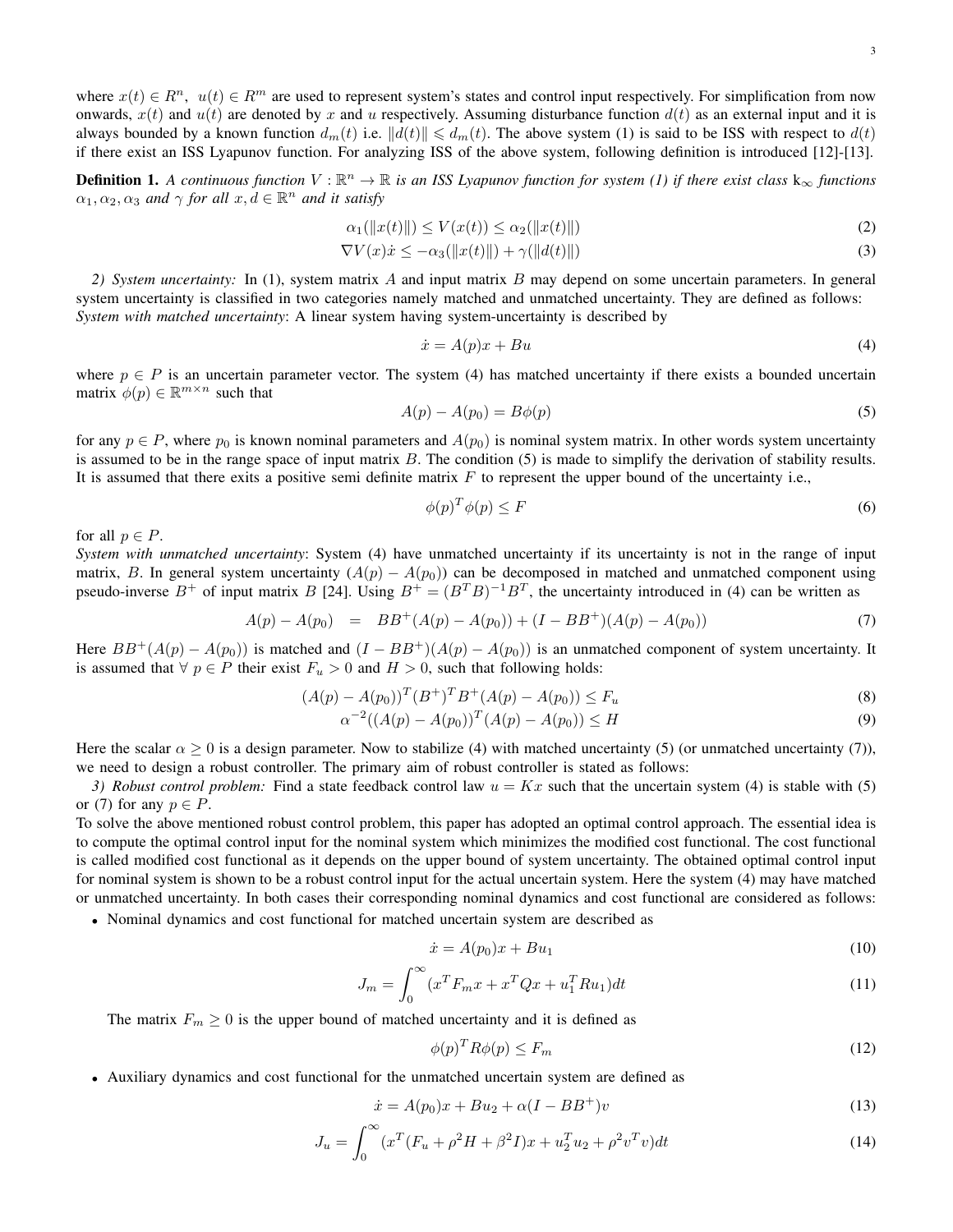The state feedback control input  $u_1 = K_1x$  is used to stabilize (10). Similarly control inputs  $u_2 = K_2x$  and  $v = Lx$  are used for (13). The control input  $v$  is an auxiliary control input which ensures robustness in-spite of unmatched uncertainty. Now to design a robust control law using optimal control approach, following lemma is introduced [16]-[17], [19].

Lemma 1. *Suppose we have an optimal control solution of nominal system (10) for matched system [(13) for unmatched] with a modified cost functional (11) [(14) for unmatched]. Then the optimal control law for the nominal system will be the robust control solution of the original system (4) for all bounded system uncertainty (5) [unmatched uncertainty (7)].*

*Proof.* A detailed explanation is given in Appendix A.

#### *B. Problem description and statement*

In this paper, we realize the above mentioned robust control problem through an aperiodic state feedback control law. This formulation helps to realize such controller in the network control domain with limited state information. The aperiodic control input computation and actuation instant is determined through a predefined state-dependent event condition. This event condition is derived from a stability criteria. Now if  $\{t_k\}$  represents (aperiodic state transmission, control input computation and actuation instant) the event occurring instant, then the event-based state feedback control input will be

$$
u(t_k) = Kx(t_k),\tag{15}
$$

which replaces the general continuous time state feedback control law  $u(t) = Kx(t)$ . To solve the robust control problem through a aperiodic control law  $(15)$  the uncertain linear system  $(4)$  can be rewritten as

$$
\dot{x} = A(p)x(t) + Bu(t_k) \tag{16}
$$

for any  $p \in P$ . Adopting the concepts introduced in [3], the event-based closed loop system (16) reduces to

$$
\dot{x} = A(p)x + BK(x + e) \tag{17}
$$

Here the variable  $e \in \mathbb{R}^n$  is referred to as measurement error and is defined as

$$
e(t) = x(t_k) - x(t), \forall t \in [t_k, t_{k+1}), k \in \mathbb{I}
$$
\n
$$
(18)
$$

Using (17) and (5) the event-triggered system with matched uncertainty is described as

$$
\dot{x} = A(p_0)x + Bu_1 + B(\phi(p)x + K_1e)
$$
\n(19)

For unmatched uncertainty (7), the event-triggered system (17) is written as

$$
\dot{x} = A(p_0)x + BK_2(x+e) + \alpha(I - BB^+)L(x+e) + BB^+(A(p) - A(p_0))x +(I - BB^+)(A(p) - A(p_0))x - \alpha(I - BB^+)L(x+e)
$$
\n(20)

**Problem statement:** The design of the controller gain  $K_1$  for (19) and  $K_2$  along with L for (20) to stabilize an uncertain event-triggered system (19) or (20) such that the entire closed loop system is ISS with respect to its measurement error  $e$ (defined in (18)) is the problem that we attempt to solve. The solution to the problem is derived in two steps. Firstly, we design a controller using Lemma 1 and then define an event-triggering rule such that the closed loop system (19) [or (20)] is ISS. These two solution steps are briefly discussed in next two subsections.

*1) Controller design:* The system (10) is the nominal dynamics of (19) for matched system. Now using Lemma 1 the optimal controller gain  $K_1$  of (10) which minimizes the cost functional (11) will be the robust solution of (19). Similarly for unmatched system optimal gain  $K_2$ , L of (13), that minimizes cost functional (14), is the robust solution for (20).

Step 1 For matched system, control input  $u(t)$  is designed by minimizing  $J_m$ . Suppose  $V(x)$  be a Lyapunov function for (19), using optimal control results  $V(x)$  should satisfy Hamilton Jacobi Bellman (HJB) equation [23], [17]

$$
min_{u_1 \in R^m} (x^T F_m x + x^T Q x + u_1^T R u_1 + V_x^T (A(p_0) x + B u_1) = 0
$$
\n(21)

where  $V_x = \frac{\partial V}{\partial x}$  and  $u_1 = K_1 x$ . The equation (21) reduces to

$$
(x^T F_m x + x^T Q x + u_1^T R u_1 + V_x^T (A(p_0) x + B u_1) = 0
$$
\n(22)

Step 2 According to optimal control theory, the optimal input  $u_1(t)$  should minimize the Hamiltonian [23]

$$
H(x(t), u_1(t), V_x) = x^T F x + x^T Q x + u_1^T R u_1 + V_x^T (A(p_0) x + B u_1)
$$
\n(23)

which leads to

$$
\frac{\partial H(x(t), u_1(t), V_x, t)}{\partial u_1(t)} = 2x^T K_1^T R + V_x^T B = 0
$$
\n(24)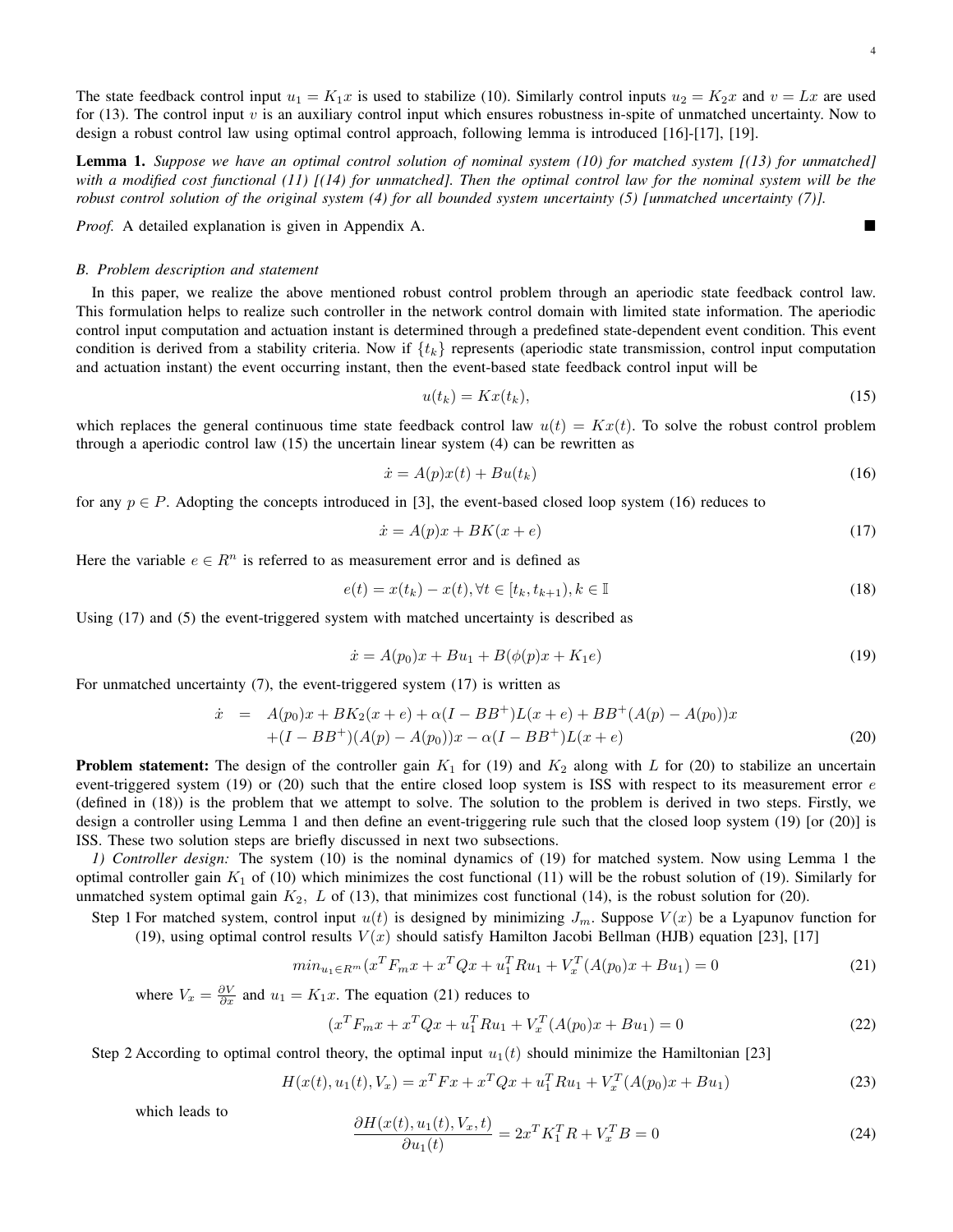Step 3 For solving an infinite-time linear quadratic regulator (LQR) problem, a quadratic function  $V(x) = x^T S x$  is defined, where matrix  $S > 0$ . With this choice the HJB equation reduces to the following algebraic Riccati equation

$$
SA(p_0) + A(p_0)^T S + F_m + Q - SBR^{-1}B^T S = 0
$$
\n(25)

The solution S of (25) is used to compute the optimal control input  $u_1$  which is

$$
u_1(t) = -R^{-1}B^T S x(t) = K_1 x(t)
$$
\n(26)

Step 4 Control gain  $K_1$  for (10) and aperiodic state information of original system  $x(t_k)$  are used to compute the control law

$$
u_1(t_k) = K_1 x(t_k) \tag{27}
$$

The above mentioned steps 1 to 4 are also adopted for the unmatched system (13) with cost functional  $J_u$  (14). The control input  $u_2(t)$  and auxiliary input  $v(t)$  are computed if the following are satisfied:

$$
x^{T}(F_{u} + \rho^{2}H + \beta^{2}I)x + u_{2}^{T}u_{2} + \rho^{2}v^{T}v + V_{x}^{T}(A(p_{0})x + Bu_{2} + \alpha(I - BB^{+})v) = 0
$$
\n(28)

$$
x^T K_2^T + V_x^T B = 0 \tag{29}
$$

$$
2\rho^2 x^T L^T + V_x^T \alpha (I - BB^+) = 0 \tag{30}
$$

In LQR problem, the HJB equation (28), reduces to a following algebraic Riccati equation

$$
\hat{S}A(p_0) + A(p_0)^T \hat{S} + F_u + \rho^2 H + \beta^2 I - \hat{S}(BB^T + \alpha^2 \rho^{-2} (I - BB^+)^2) \hat{S} = 0
$$
\n(31)

The solution  $\hat{S} > 0$  of (31) is used to compute control input  $u_2$  and auxiliary input v and given by

$$
\begin{bmatrix} u_2(t) \\ v(t) \end{bmatrix} = \begin{bmatrix} -B^T \hat{S} \\ -\alpha \rho^2 (I - BB^+) \hat{S} \end{bmatrix} = \begin{bmatrix} K_2 \\ L \end{bmatrix} x(t)
$$
\n(32)

The optimal controller gain  $K_2$  for (13) is used to generate the robust event-triggered control input for (20) and it is written as

$$
u_2(t_k) = K_2 x(t_k) \tag{33}
$$

Now for event-triggered control it is important to design the event triggering instant such that uncertain system (16) is ISS with a aperiodic control law (15). The approach for deriving the triggering law is discussed below.

*2) Triggering condition design:* Given an uncertain system (16) with a linear controller (15) there must have an eventtriggering instant  $t_{k\in I}$ with a positive inter-execution time  $(t_{k+1} - t_k = \tau > 0)$  such that the closed loop system (16) is ISS. To prove this there must have an ISS Lyapunov function with the time derivative in the form of (3). The ISS condition in the form of (3) helps to construct the event-triggering rule in-terms of measurement error norm  $||e(t)||$  and the state norm of the system original system  $||x(t)||$ . To design the event-triggering law for matched system (19) and unmatched system (20), the ISS Lyapunov functions are considered as follows:

• ISS Lyapunov function for matched system:

$$
V_m(x) = x^T S x \tag{34}
$$

• ISS Lyapunov function for unmatched system:

$$
V_u(x) = x^T \tilde{S} x \tag{35}
$$

#### III. STATIC EVENT-TRIGGERED ROBUST CONTROL

This section describes static event-triggering law for both matched and unmatched uncertain systems. Here the main results of this paper are stated in the form of following theorems and proofs.

**Theorem 1.** Suppose the controller gain matrix  $K_1$  is designed for the nominal system (10) by minimizing the cost functional *(11). The matched uncertain system (19), with even-trigger based controller (27), is ISS if there exist a static event occurring sequence*  $\{t_k\}_{k\in\mathbb{I}}$  *given by* 

$$
t_0 = 0, \ t_{k+1} = \inf\{t \in \mathbb{R} | t > t_k \wedge \mu_1 \|x\| - \|e\| \le 0\}
$$
 (36)

*where parameter*  $\mu_1$  *is defined in (42).* 

*Proof.* To prove ISS of (19), it is necessary to simplify the derivative of ISS Lyapunov function  $V(x)$  in the form of (3). Here the expression of  $V(x)$  is same as  $V_m(x)$ , as defined in (34). The time derivative of  $V(x)$  along the trajectories of (19) can be written as

$$
\dot{V}(x) = V_x^T \dot{x} \n= V_x^T (A(p_0)x + BK_1x + B\phi(p)x + BK_1e)
$$
\n(37)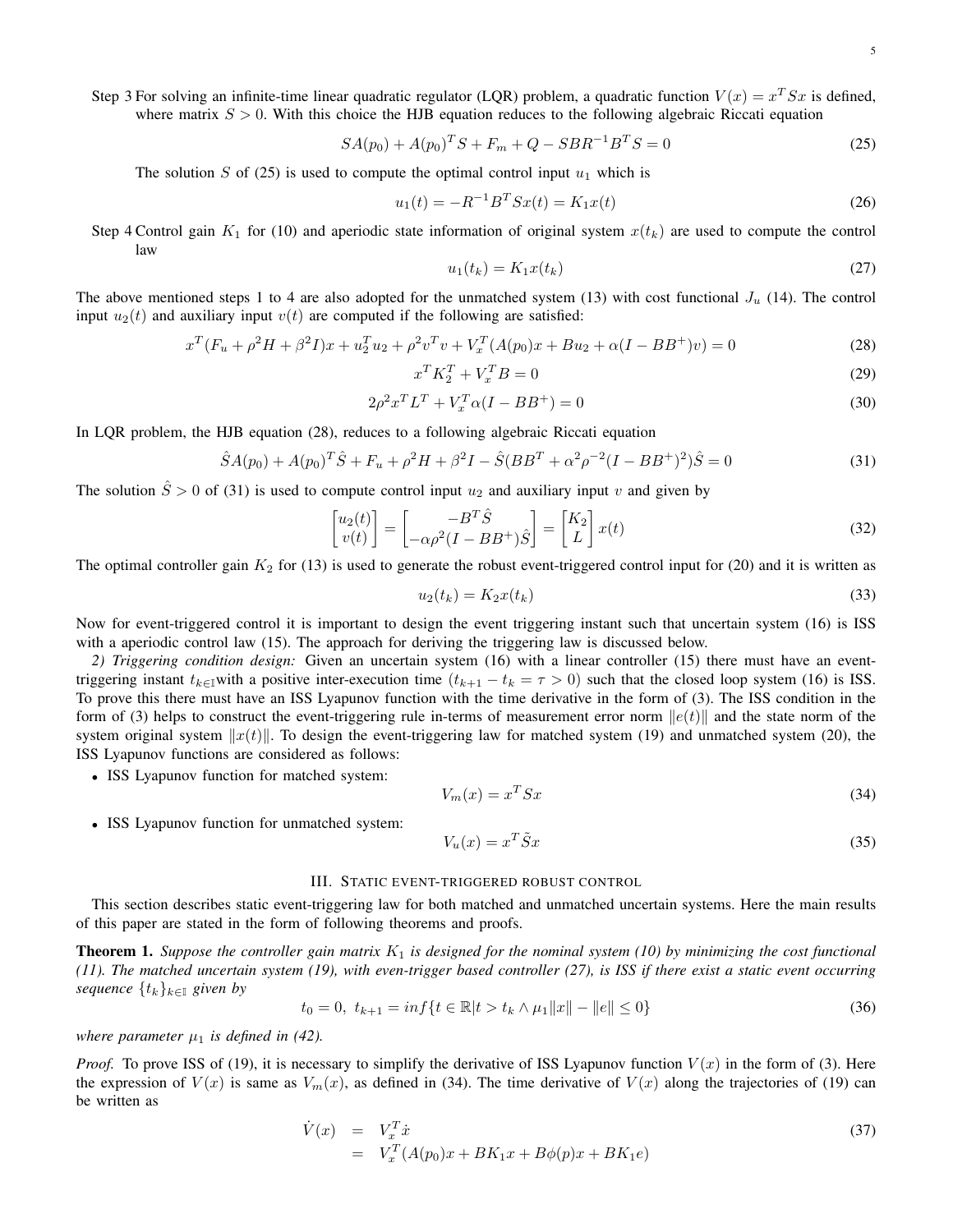Using (22) and substituting  $V_x^T = 2x^T S$ 

$$
\dot{V}(x) = -x^T F_m x - x^T Q x - u^T R u - 2x^T K_1^T R \phi(p) x + 2x^T S B K_1 e
$$
  
= 
$$
-x^T ((F_m - \phi(p)^T R \phi(p)) + Q + (K_1 + \phi(p))^T R (K_1 + \phi(p))) x + 2x^T S B K_1 e
$$

According to Definition 1, the condition (3) holds if

$$
\alpha(\|x\|) = \frac{\lambda_{min}(Q_1)}{2} \|x\|^2
$$
\n(38)

$$
\gamma(\|e\|) = \frac{2\|SBK_1K_1^T B^T S\|}{\lambda_{min}(Q_1)} \|e\|^2
$$
\n(39)

In the above expression,

$$
Q_1 = (F_m - \phi(p)^T R \phi(p)) + Q + (K_1 + \phi(p))^T R (K_1 + \phi(p))
$$
\n(40)

From (3), (38) and (39) it can be written that the following triggering condition need to be violated to update the control input.

$$
\|e\| \le \mu_1 \|x\| \tag{41}
$$

Here notation  $\mu_1$  is used to represent

$$
\mu_1 = \frac{\sigma \lambda_{min}(Q_1)}{2||SBK_1||} \tag{42}
$$

Also (41), (42) suggest the time instant at which the event has occurred.

$$
t_0 = 0, \ t_{k+1} = \inf\{t \in \mathbb{R} | t > t_k \wedge \mu_1 \|x\| - \|e\| \le 0\}
$$
 (43)

Using (43),  $\dot{V}(x)$  becomes

$$
\dot{V}(x) \leq (\sigma - 1)\lambda_{min}(Q_1) ||x||^2
$$

Therefore the uncertain static event-triggered system (19) is stable  $\forall \sigma \in (0,1)$ .

**Remark 1.** It is seen from (6) that the first term of  $Q_1$  is a positive definite matrix. The bound on final term of  $Q_1$  is derived as  $(K_1+\phi(p))^T R(K_1+\phi(p)) \leqslant ||K_1^T R K_1||+\lambda_{max}(R F_m)$ . The positiveness of all three terms ensure the positive definiteness *of* Q1*.*

**Remark 2.** In the absence of uncertainty,  $\phi(p) = 0$ , the expression (36) reduces to the similar results reported in [3], [11]. *In this sense, the proposed algorithm generalizes the existing results and also valid for uncertain systems.*

The results for unmatched system is stated in the form of following theorem:

**Theorem 2.** Suppose the controller gain matrices  $K_2$  and  $L$  are designed for the nominal system (13) by minimizing the cost functional (14) and the inequality  $\beta^2 I - 2\rho^2 L^T L > 0$  holds, then the uncertain system (20), with event-based control law (33) *is ISS if there exist a static event occurring sequence*  $\{t_k\}_{k\in I}$  *given by* 

$$
t_0 = 0, t_{k+1} = \inf\{t \in \mathbb{R} | t > t_k \land \mu_2 \|x\| - \|e\| \le 0\}
$$
\n
$$
(44)
$$

*where the design parameter*  $\mu_2$  *is defined in (50).* 

*Proof.* Assume  $V_u(x)$  is an ISS Lyapunov function of (20) and denote  $V_u(x)$  by  $V(x)$ . The time derivative of  $V(x)$  along the state-trajectory of (20) is simplified as

$$
\dot{V}(x) = V_x^T \dot{x}
$$
\n
$$
= V_x^T (A(p_0)x + BK_2x + BK_2e) + V_x^T \alpha (I - BB^+)Lx + V_x^T \alpha (I - BB^+)Le
$$
\n
$$
+ V_x^T BB^+ (A(p) - A(p_0))x + V_x^T (I - BB^+) (A(p) - A(p_0))x + V_x^T \alpha (I - BB^+) (Le + Lx)
$$

Using (28), (29) and (30)

$$
\dot{V}(x) = -x^T \{ (F_u + \rho^2 + \beta^2 I) + K_2^T K_2 + \rho^2 L^T L + 2K_2^T B^T (A(p) - A(p_0)) + 2\alpha^{-1} \rho^2 L^T (A(p) - A(p_0)) \} x + 2x^T \tilde{S} B K_2 e
$$

Implying the upper bound mentioned in (8), (9) and after simplification the above equality turns to the following inequality.

$$
\dot{V}(x) \le -\lambda_{min}(Q_2) \|x\|^2 + \|\tilde{S}BK_2K_2^T B^T \tilde{S}\| \|e\| \|x\| \tag{45}
$$

Now as per *Defination I* the ISS condition mentioned in (2), (3) holds if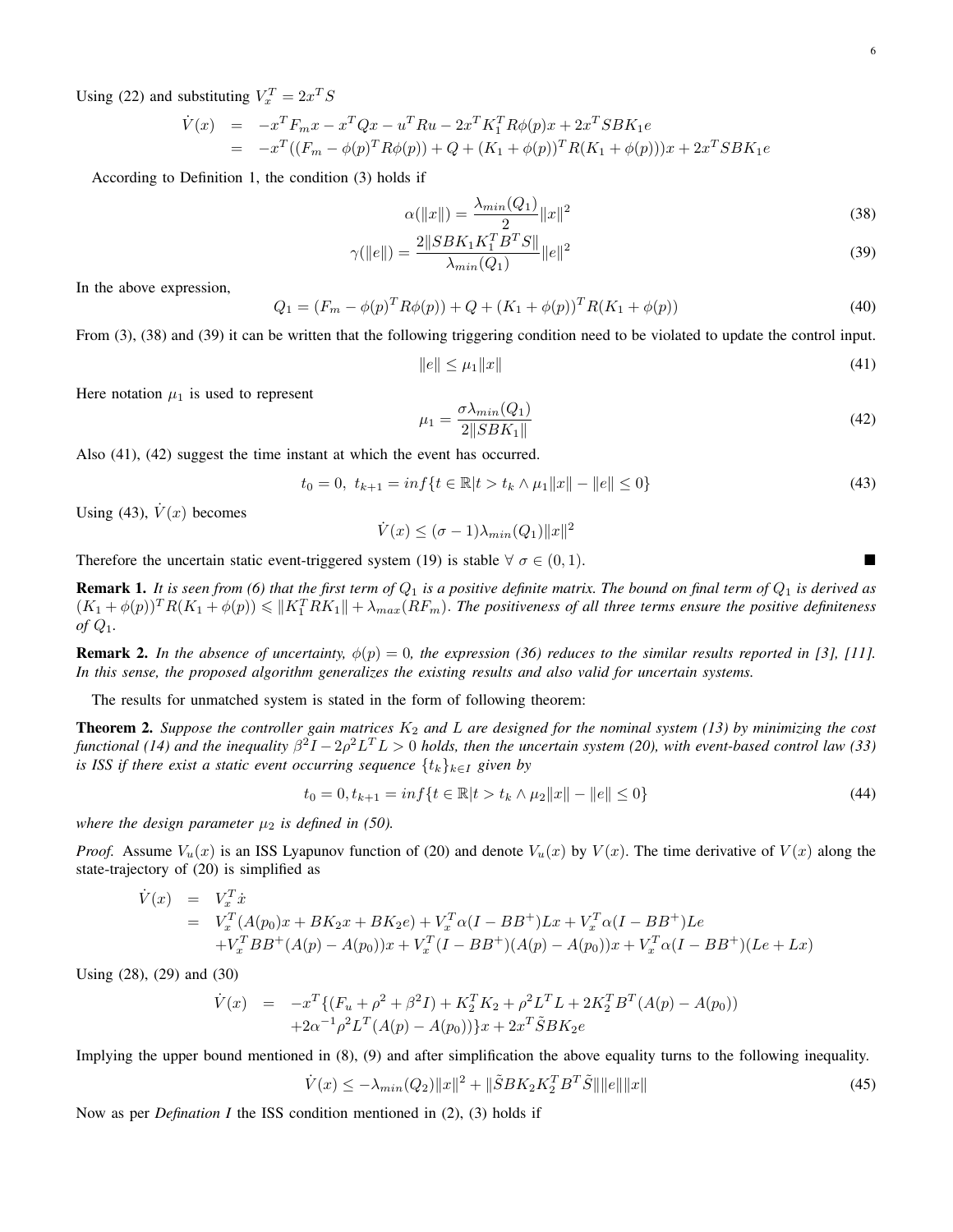7

$$
\alpha(\|x\|) = \frac{\lambda_{min}(Q_2)}{2} \|x\|^2
$$
\n(46)

$$
\gamma(\|e\|) = \frac{2\|\tilde{S}BK_2K_2^T B^T \tilde{S}\|}{\lambda_{min}(Q_2)} \|e\|^2
$$
\n(47)

In the above expression (46)

$$
Q_2 = \beta^2 I - 2\rho^2 L^T L \tag{48}
$$

By hypothesis of Theorem 2, matrix  $Q_2 > 0$ . Using (3), (46) and (47) it can be concluded that control input should update if the following inequality is violated.

$$
\|e\| \le \mu_2 \|x\| \tag{49}
$$

Here parameter  $\mu_2$  is defined as

$$
\mu_2 = \frac{\sigma \lambda_{min}(Q_2)}{2\|\tilde{S}BK_2\|}\tag{50}
$$

Equation (49), (50) also suggest the time instant when the condition (49) dose not hold and it is expressed as

$$
t_0 = 0, t_{k+1} = \inf\{t \in \mathbb{R} | t > t_k \land \mu_2 \|x\| - \|e\| \le 0\}
$$
\n
$$
(51)
$$

Using (51) the trajectory of  $V(x)$  will be bounded by

$$
\dot{V}(x) \leqslant (\sigma - 1)\lambda_{\min}(Q_2) \|x\|^2 \tag{52}
$$

which ensure that  $\dot{V}(x)$  is decreasing  $\forall \sigma \in (0,1)$ .

Theorem 1  $\&$  2 ensure stability of uncertain systems (19), (20) by static event-triggering rule respectively. An algorithmic representation of static event-triggered control with matched system uncertainty is given next.

# Algorithm 1 Static event-triggered control for matched uncertain system

1: Initialization:  $t \Leftarrow 0$ ,  $x \Leftarrow x_0$ ,  $x(t_k) \Leftarrow x_0$ . 2: Given:  $A(p_0)$ , B,  $F_m$ ,  $\sigma$ 3: Compute  $||x||$ ,  $||e||$  and  $\mu_1$  using (42) 4: if  $||e|| \geq \mu_1 ||x||$  then 5: Transmit  $x(t_k)$  from system end to controller end. 6: Solve algebraic Riccati equation (25) and compute controller gain  $K_1$ 7: Compute  $u_1(t_k) = K_1 x(t_k)$ 8: Update  $u_1(t_k)$  in (27) 9: else 10:  $u_1(t) = u_1(t_{k-1})$ 11: end if 12: Return to line 3

#### *Minimum time interval in between two consecutive events*

In event-triggered control inter execution time depends on the evolution of  $||e||/||x||$  with respect to time. At  $t_k$  the ratio of  $\|e\|/\|x\|$  is zero as measurement error  $e = 0$ . The next event will occur at  $t_{k+1}$ , when the  $\|e\|/\|x\|$  turns to  $\mu_1$ . Using (51), the minimum time required to evolve  $||e||/||x||$  from 0 to  $\mu_1$  defines the lower bound of the inter-event time  $\{t_{k+1}-t_k\}_{\forall k\in\mathbb{I}} = \tau > 0$ . Here inter-event time  $\tau$  should be always a non-zero positive time interval to avoid the so called Zeno behaviour<sup>1</sup>. The minimum time interval in between two consecutive events of proposed robust control mechanism is stated in the form of a theorem.

**Theorem 3.**  $\forall \sigma \in (0,1)$ *, the system (19) with triggering law (43) has strictly positive lower bound of inter-event time*  $\tau > 0$ *and it is expressed as*

$$
\tau = \frac{2}{\sqrt{L_3^2 - 4L_2L_1}} \ln\{\|\frac{2L_2\mu_1 + L_3}{\sqrt{L_3^2 - 4L_2L_1}}\|\|\frac{L_3 + \sqrt{L_3^2 - 4L_2L_1}}{L_3 - \sqrt{L_3^2 + 4L_2L_1}}\|\}\
$$
\n(53)

*where*  $L_1 = ||(A(p_0) + B\phi(p) + BK)||$ ,  $L_2 = ||BK||$  *and*  $L_3 = L_1 + L_2$ .

<sup>1</sup>Infinite number of transmission and computation in a finite time [26].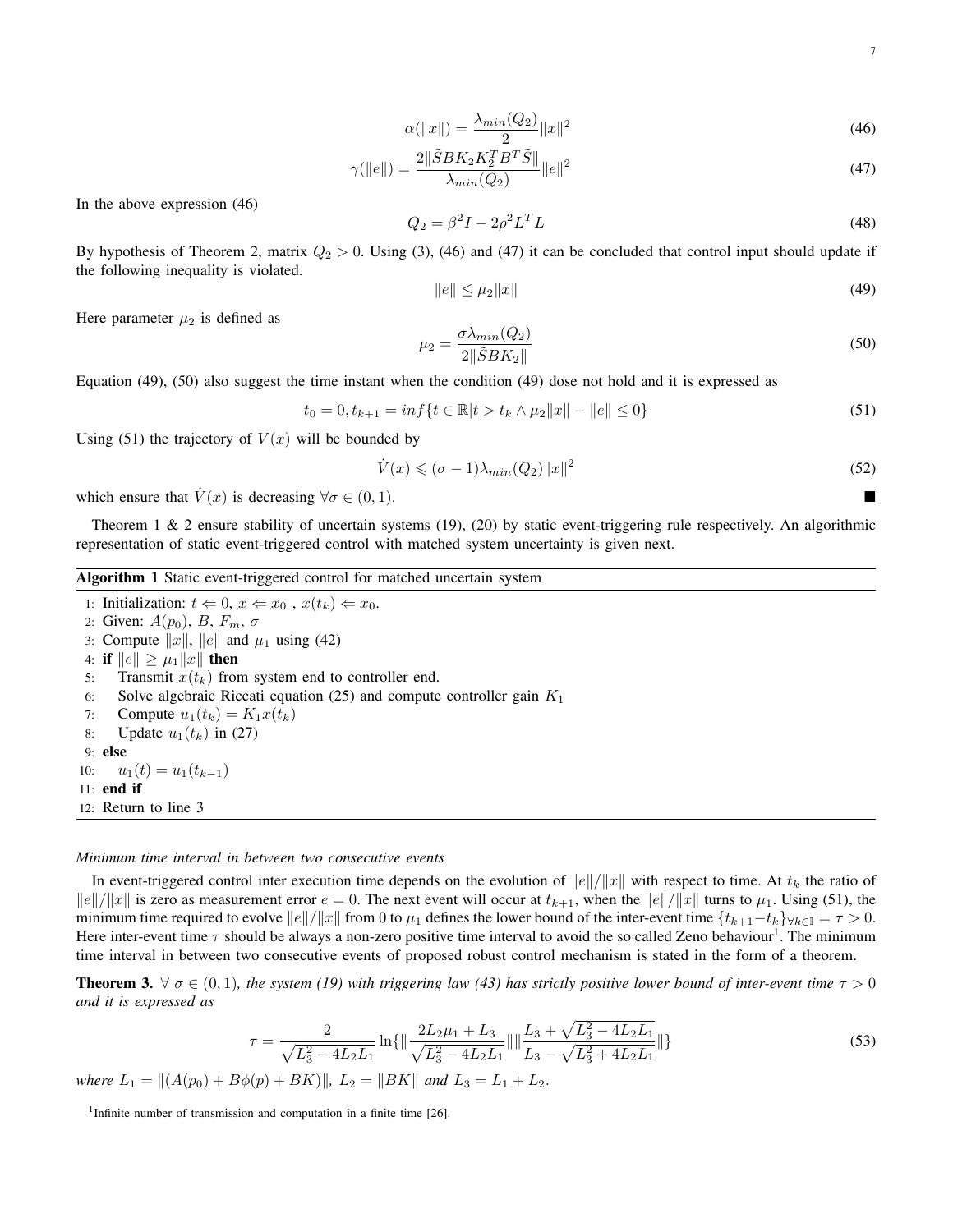*Proof.* From [3] the time derivative of  $||e||/||x||$  can be written as

$$
\frac{d}{dt} \frac{\|e\|}{\|x\|} \le \frac{\|e\| \|\dot{x}\|}{\|e\| \|x\|} + \frac{\|x\| \|\dot{x}\|}{\|x\| \|x\|} \frac{\|e\|}{\|x\|}
$$
\n
$$
\le (1 + \frac{\|e\|}{\|x\|}) \frac{\|\dot{x}\|}{\|x\|}
$$
\n(54)

Applying triangular inequality of vector norm on (19)

$$
\|\dot{x}(t)\| \le \|(A(p_0) + B\phi(p) + BK_1)\| \|x\| + \|BK_1\| \|e\| \tag{55}
$$

Denoting  $L_1 = ||(A(p_0) + B\phi(p) + BK_1)||$ ,  $L_2 = ||BK_1||$  and the ratio  $\frac{||e||}{||x||} = y$  the inequality (55) is simplified as

$$
\frac{dy}{dt} \le L_1 + (L_1 + L_2)y + L_2y^2 \tag{56}
$$

Applying comparison lemma [25] on (56), the differential inequality (56) turns to the following differential equality

$$
\dot{\Omega} = L_1 + (L_1 + L_2)\Omega + L_2\Omega^2
$$
\n(57)

With a initial value  $\Omega(0, \Omega_0) = \Omega_0$ , the solution  $\Omega(t, \Omega_0)$  of (57) must satisfy the inequality  $y(t) \leq \Omega(t, \Omega_0)$ . Thus the inter-event time,  $\tau$  is bounded by  $\mathbb{R}^+$  time to evolve  $\Omega$  from 0 to  $\mu_1$ . The expression of  $\tau$  can be derived by solving (57).

$$
\tau = \frac{2}{\sqrt{L_3^2 - 4L_2L_1}} ln \left\| \frac{(N_1 + N_2)N_3}{(N_1 + N_3)N_2} \right\|, \forall \sqrt{L_3^2 - 4L_2L_1} > 0
$$

From (58) it is obvious that  $\tau$  has positive value as  $N_3 > N_2$ .

**Remark 3.** For unmatched uncertain system expression of  $\tau$  is similar to (53) but the value of  $L_1$ ,  $L_2$  and  $L_3$  are  $L_1$  =  $||A(p_0) + BB^+(A(p) - A(p_0)) + (I - BB^+)(A(p) - A(p_0)) + BK||, L_2 = ||BK||$  and  $L_3 = L_1 + L_2$ . In both cases the *expressions of* L<sup>1</sup> *and* L<sup>3</sup> *depend on unknown system uncertainty. Therefore to compute the lower bound of inter-event time, the value of*  $L_1$  *and*  $L_3$  *are computed in entire uncertainty region such that*  $\tau$  *is minimal. It is possible as the bound of parametric uncertainty is known for both matched and mismatched systems.*

#### IV. DYNAMIC EVENT-TRIGGERED ROBUST CONTROL

A. Girad proposed a dynamic event-triggering mechanism where a dynamic variable  $n(t) \geq 0$  is added to achieve larger inter-event time [11]. The time evolution of new variable  $\eta(t)$  is expressed by the following differential equation.

$$
\dot{\eta}(t) = -\beta(\eta(t)) + \sigma\alpha(||x(t)||) - \gamma(||e(t)||)
$$
\n(58)

Here  $\beta, \alpha, \gamma$  are smooth class  $K_{\infty}$  functions and  $\sigma \in (0,1)$ . The preliminaries and efficiency of dynamic event-triggering mechanism over the static one [3] is reported in [11]. In this section the dynamic event-triggering approach is adopted to solve the present robust control problem with limited state and input information. The dynamic event triggering instant generated for uncertain system is discussed through the following theorem.

**Theorem 4.** Suppose the controller gain matrix  $K_1$  is designed for the nominal system (10) by minimizing the cost functional *(11), then the augmented matched system (19), (58) with event-trigger based controller (27), is asymptotically stable if there exist a dynamic event occurring sequence*  $\{t_k\}_{k\in\mathbb{I}}$  *given by* 

$$
t_0 = 0, \ t_{k+1} = \inf \{ t \in \mathbb{R} | t > t_k \wedge \eta(t) + \theta(\mu_1 \|x\| - \|e\|) \le 0 \}
$$
 (59)

*Where*  $\mu_1$  *is defined in (42).* 

*Proof.* From (58) the evolution of  $\eta(t)$  with respect to time can be defined as

$$
\dot{\eta}(t) = -\lambda \eta(t) + (\mu_1 \|x\| - \|e\|) \tag{60}
$$

Now select  $W(x(t), \eta(t)) = V_m(x) + \eta(t)$  as a Lyapunov function for augmented systems (19), (60). Then using (37) and (60) the time derivative of  $W(x)$  can be written as

$$
\dot{W}(x) \leq (\sigma - 1)\lambda_{\min}(Q_1) \|x\|^2 - \lambda \eta(t)
$$
\n
$$
(61)
$$

Form (61), for any value of  $\sigma \in (0,1)$  and  $\eta(t) > 0$  the closed loop system (19) is ISS by dynamic event-triggering rule  $(59)$ .

Remark 4. *Dynamic event-triggering law for unmatched system is not discussed here. In that case triggering law will depend on parameter*  $\mu_2$  *and*  $Q_2$ *, defined in (50), (48). The stability proof will be similar to the proof of Theorem 4. The mathematical*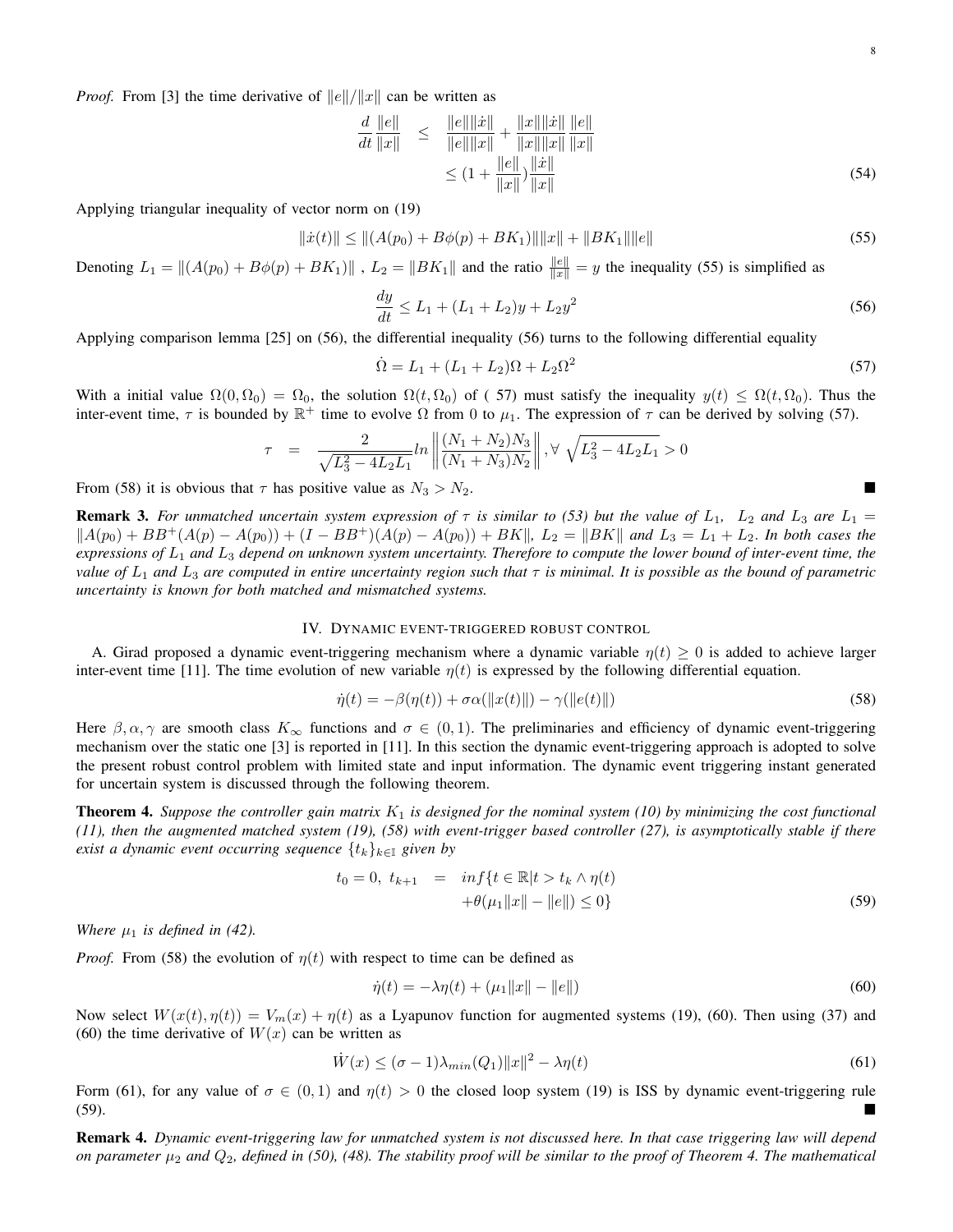*expression of* τ *for dynamic, robust event-triggered strategies is not included in this paper. The existence of a strictly positive inter-event time* τ *for dynamic event-triggered case is shown through numerical results which is discussed in subsequent section.*

To realize dynamic event-triggered control following algorithm is considered.

| <b>Algorithm 2</b> Dynamic event-triggered control for matched uncertain system      |  |  |  |  |  |
|--------------------------------------------------------------------------------------|--|--|--|--|--|
| 1: Initialization: $t \Leftarrow 0$ , $x \Leftarrow x_0$ , $x(t_k) \Leftarrow x_0$ . |  |  |  |  |  |
| 2: Given value: $A(p_0)$ , B, $F_m$ , $\sigma$ , $\eta$ , $\theta$                   |  |  |  |  |  |
| 3: Compute $  x  $ , $  e  $ and $\mu_1$ using (42)                                  |  |  |  |  |  |
| 4: if $\eta(t) + \theta(\mu_1   x   -   e  ) \leq 0$ then                            |  |  |  |  |  |
| Transmit $x(t_k)$ from system end to controller end.<br>5:                           |  |  |  |  |  |
| Solve algebraic Riccati equation (42) and compute controller gain $K_1$<br>6:        |  |  |  |  |  |
| 7: Compute $u_1(t_k) = K_1 x(t_k)$                                                   |  |  |  |  |  |
| 8: Update $u_1(t_k)$ in (20)                                                         |  |  |  |  |  |
| $9:$ else                                                                            |  |  |  |  |  |
| 10: $u_1(t) = u_1(t_{k-1})$                                                          |  |  |  |  |  |
| $11:$ end if                                                                         |  |  |  |  |  |
| 12: Return to line 3                                                                 |  |  |  |  |  |

# *A. Guideline for a possible selection of design parameters*

The parameters  $\theta$ ,  $\sigma$  and  $\lambda$  are used in (59)-(61). These parameters mainly affect the lower bound of inter-event time and convergence rate of system state. This subsection introduces a possible selection guideline of such parameters. The convergence of closed loop system (19) and (20) are directly associated with  $\sigma$  as seen in (61). As  $\sigma \to 0$  the convergence rate of (19) [or (20)] equivalent to the ideal closed loop system (4). The generated event number can also be controlled by varying the value of  $\sigma$ , similarly the parameter  $\theta$  has contribution in the inter-event time  $\tau$ . A possible selection procedure of parameter  $\theta$  is carried out by deriving a lower bound on  $\tau$ . The results are stated in form of a theorem.

**Theorem 5.**  $\forall \sigma \in (0,1)$ ,  $\eta > 0$  and  $\theta > 0$  the system (19), (60) with triggering law (59) has strictly positive lower bound *of inter-event time* τ > 0 *and it is expressed as*

$$
\tau = \int_0^{\mu_1} \frac{d\Gamma}{\frac{L_1}{\mu_1} + (L_2 + \lambda)\Gamma + (\frac{1}{\theta} + L_2\mu_1)\Gamma^2}
$$
(62)

*where*  $L_1 = ||(A(p_0) + B\phi(p) + BK)||$ ,  $L_2 = ||BK||$  and  $0 < \theta \le \frac{1}{L_1 - \lambda}$ .

*Proof.* The proof of this theorem is inspired by [11] and included in Appendix A.

**Remark 5.** The existence of positive inter-event time is guaranteed in the range of  $0 < \theta \leq \frac{1}{L_1-\lambda}$  and it helps to select the *other parameter*  $\lambda$ *. The value of*  $\lambda$  *must satisfy*  $\lambda \leq L_1$  *to make*  $\theta$  *positive.* 

**Remark 6.** The expression of  $\tau$  in (62) is derived for  $0 < \theta \leq \frac{1}{L_1-\lambda}$ . Similarly, an analytical bound on  $\tau$  can also be derived *for*  $\theta > \frac{1}{L_1 - \lambda}$ *. Note that the value of scalar*  $L_1$  *depends on uncertainty*  $\phi(p)$ *. Hence, it is difficult to say the exact value of* θ *for which event-triggering law (59) have larger lower-bound* τ *. But it is possible to compute* τ *as the uncertain region is known apriori.*

Remark 7. *The analytical expression of* τ *for mismatched system is not addressed here. But it can be derived using similar approach with different* L1, L<sup>2</sup> *and* L3*. The existence of larger average inter-event time of dynamic event-triggering rule over the static one is shown numerically in the next section.*

# V. SIMULATION RESULTS AND COMPARISONS

This section explains two separate numerical examples to validate the theoretical results for both matched and unmatched event-triggered systems.

## *A. Example 1*

A second order linear system with matched uncertainty is shown below:

$$
\begin{bmatrix} \dot{x}_1 \\ \dot{x}_2 \end{bmatrix} = \begin{bmatrix} 0 & 1 \\ 1+p & p \end{bmatrix} \begin{bmatrix} x_1 \\ x_2 \end{bmatrix} + \begin{bmatrix} 0 \\ 1 \end{bmatrix} u_1
$$

 $\overline{a}$   $\overline{b}$   $\overline{a}$   $\overline{a}$ 

 $\mathbb{R}^n$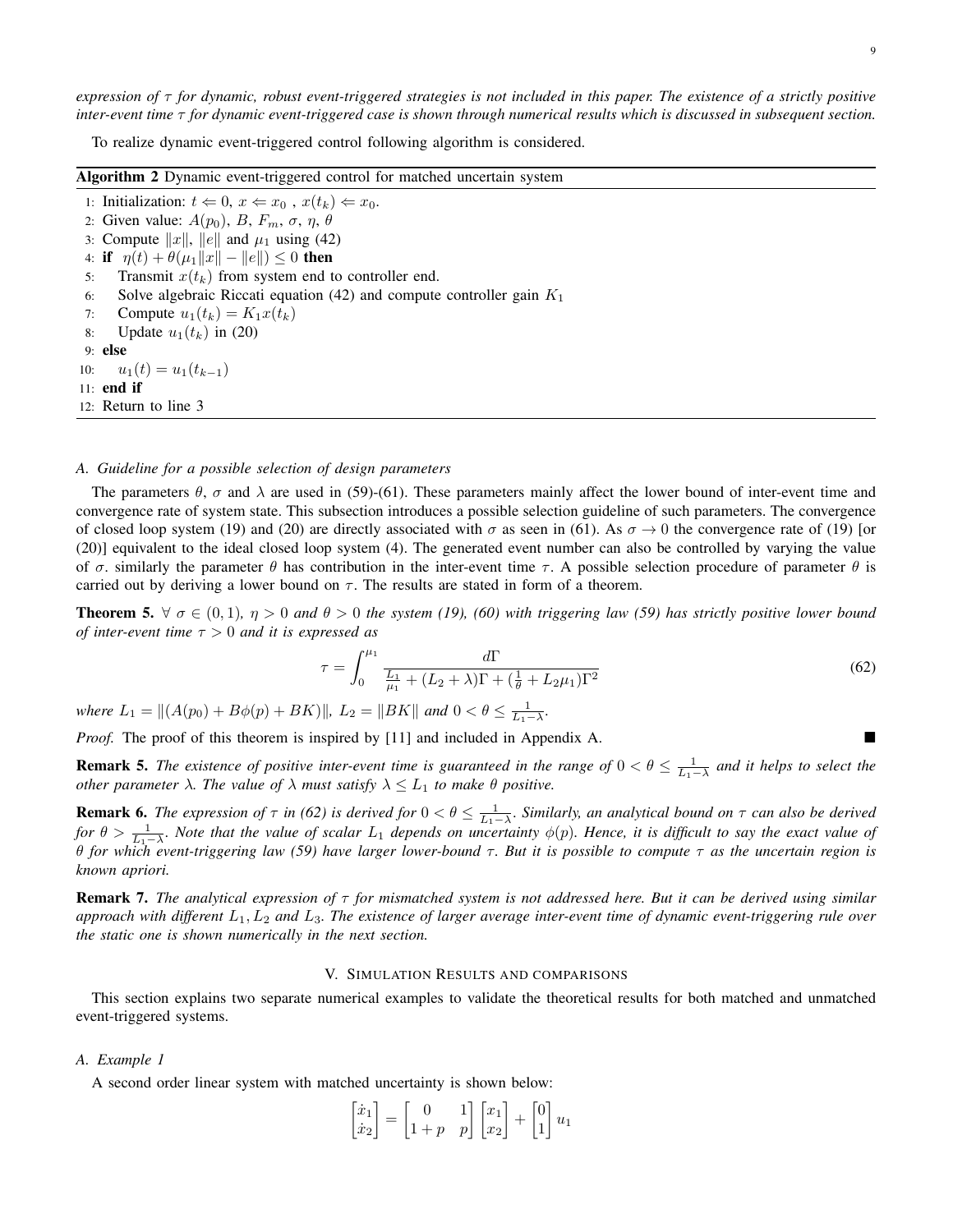Table I: Comparative results of event-triggered and conventional continuous robust control approach

| Control mechanism               | $\tau_{max}$ | $\tau_{min}$ | $\tau_{ava}$      | $u_{total}$     |
|---------------------------------|--------------|--------------|-------------------|-----------------|
| Without event-triggered control | 0.001        | 0.001        | 0.001             | 3001            |
| Static event-triggered control  | $0.06_M$     | $0.001_M$    | $0.05_M$          | $86_M$          |
|                                 | $0.14_{II}$  | $0.01_{II}$  | $0.07_{II}$       | 43 <sub>U</sub> |
| Dynamic event-triggered control | $0.10_M$     | $0.06_M$     | 0.08 <sub>M</sub> | $55_M$          |
|                                 | $0.44_{11}$  | $0.05_{11}$  | $0.16_{II}$       | $19_{II}$       |

Here  $A(p) = \begin{bmatrix} 0 & 1 \ 1+p & p \end{bmatrix}$ ,  $B = \begin{bmatrix} 0 & 1 \ 1 & 1 \end{bmatrix}$ 1 and the uncertain vector  $p \in [-2, 2]$ . Event-triggered based closed loop system is given by

$$
\begin{bmatrix} \dot{x}_1 \\ \dot{x}_2 \end{bmatrix} = A(p) \begin{bmatrix} x_1 \\ x_2 \end{bmatrix} + B(K_1x + K_1e)
$$

To solve (25), matrices Q, R,  $F_m$  are selected as  $Q = \begin{bmatrix} 10 & 0 \\ 0 & 10 \end{bmatrix}$ ,  $R = 2$  and  $\phi(p)^T R \phi(p) = \begin{bmatrix} p \\ p \end{bmatrix}$ p  $R[p \mid p] \leq \begin{bmatrix} 8 & 8 \\ 8 & 8 \end{bmatrix} = F_m$ 

Using the above matrices, the solution of (25) is obtained as  $S = \begin{bmatrix} 16.89 & 6.89 \\ 6.89 & 6.89 \end{bmatrix}$ . The optimal controller gain  $K_1$  is calculated as  $K_1 = -R^{-1}B^TS = [-4.1623 \quad -4.1623]$ . The scalar  $\lambda_{min}(Q_1) = 10$  is calculated from (40) using maximum upper bound of the uncertain parameter  $p = 2$ . To compute  $t_k$ , the design parameters are selected as  $\sigma = 0.98$ ,  $\theta = 0.1$  and  $k = 0.6$ . The simulation is executed for 4.5 second with initial condition  $[0.2, -0.35]^T$  for static and  $[0.2, -0.35, 0.01]^T$  for dynamic event-triggered control. Here the parameter p varies sinusoidally according to the equation  $p = 2sin(t)$ . Figures 2a, 2b show the time evolution of control input and its update time instant for a conventional system which does not use the event-triggering mechanism. It can be seen in Figures 3b and 4b that the error norm is bounded by a state dependent threshold. This signifies that the closed loop system holds the ISS property. Figure 3a and 4a show the total number of events and their corresponding positive inter-execution time for a matched system. From Table I, it is seen that the average inter-input computation time of event-based control is 50 times larger than the conventional continuous one.

## *B. Example 2*

is rewritten as

We consider a second order unmatched uncertain system (20) where  $A(p) = \begin{bmatrix} 0 & 1+p \\ 1 & 0 \end{bmatrix}$ ,  $A(p_0) = \begin{bmatrix} 0 & 1 \\ 1 & 0 \end{bmatrix}$ , and  $B = \begin{bmatrix} 0 & 1 \\ 1 & 0 \end{bmatrix}$ 1 . Here the uncertain parameter is  $p \in [-2,2]$  and it varies sinusoidally. Using (7), (8) the matched and unmatched components of uncertainty are calculated as  $BB^+(A(p) - A(p_0) = \begin{bmatrix} 0 & 0 \\ 0 & 0 \end{bmatrix}$ ,  $(I - BB^+)(A(p) - A(p_0)) = \begin{bmatrix} p & p \\ 0 & 0 \end{bmatrix}$ ,  $F_u = \begin{bmatrix} 0 & 0 \\ 0 & 0 \end{bmatrix}$  and  $H = \begin{bmatrix} 4 & 4 \\ 4 & 4 \end{bmatrix}$ . The parameters of (14) are selected as  $\alpha = 1, \rho = 0.05$  and  $\beta = 10$ . To solve (31), the algebraic Riccati equation

$$
\hat{S}\tilde{A}+\tilde{A}^T\hat{S}+\tilde{Q}-\hat{S}\tilde{B}\tilde{R}^{-1}\tilde{B}^T\hat{S}=0
$$

where  $\tilde{A} = A(p_0) = \begin{bmatrix} 0 & 1 \\ 1 & 0 \end{bmatrix}$ ,  $\tilde{B} = \begin{bmatrix} B & \alpha(I - BB^+) \end{bmatrix} = \begin{bmatrix} 0 & 1 & 0 \\ 1 & 0 & 0 \end{bmatrix}$ ,  $\tilde{Q} = F_u + \rho^2 H + \beta^2 I = \begin{bmatrix} 104 & 4 \\ 4 & 104 \end{bmatrix}$  and  $\tilde{R} =$  $\begin{bmatrix} I & 0 \end{bmatrix}$  $0 \rho^2 I$ .

Using the positive definite solution of the Riccati equation  $\hat{S}$ , the feedback control input  $u_2$  and v are computed as

$$
\begin{bmatrix} u_2 \\ v \end{bmatrix} \quad = \quad \begin{bmatrix} -9.9877 & -11.1232 \\ -4.9215 & -0.4994 \\ 0 & 0 \end{bmatrix} \begin{bmatrix} x_1 \\ x_2 \end{bmatrix}
$$

To compute the event-triggering conditions (49) and (59), parameters are selected as  $\sigma = 0.98$ ,  $k = 0.6$ ,  $\lambda = (1 - \sigma)k$ and  $\theta = 0.1$ . Here  $\lambda_{min}(Q_2)$  is calculated based on (48). The simulation is executed for 3.5 seconds with initial condition  $[0.2, -0.35]^T$  and  $[0.2, -0.35, 0.01]^T$  for static and dynamic cases respectively.

Figure 5b and 6b show that the error norm is bounded by a state dependent threshold for the unmatched system. The total number of events and their corresponding positive inter-execution time for unmatched system are shown in Figure 5a and 6a. For the purpose of comparison, Table I shows the inter-execution time for both event-triggered and without event-triggered control strategy. Here  $\tau_{max}, \tau_{min}, \tau_{avg}$  are the maximum, minimum and average inter-event time respectively. The scalar  $u_{total}$ represents the total number of time instants at which control input is updated during the simulation period. According to Table I, the proposed event-triggered control strategy significantly reduces computation and transmission burden in the presence of parametric uncertainty. It also establishes the efficiency of dynamic event-triggering approach, as the average inter-event time is comparatively larger than the static one. The proposed event-based robust control law also ensures that the existence of positive inter-event time.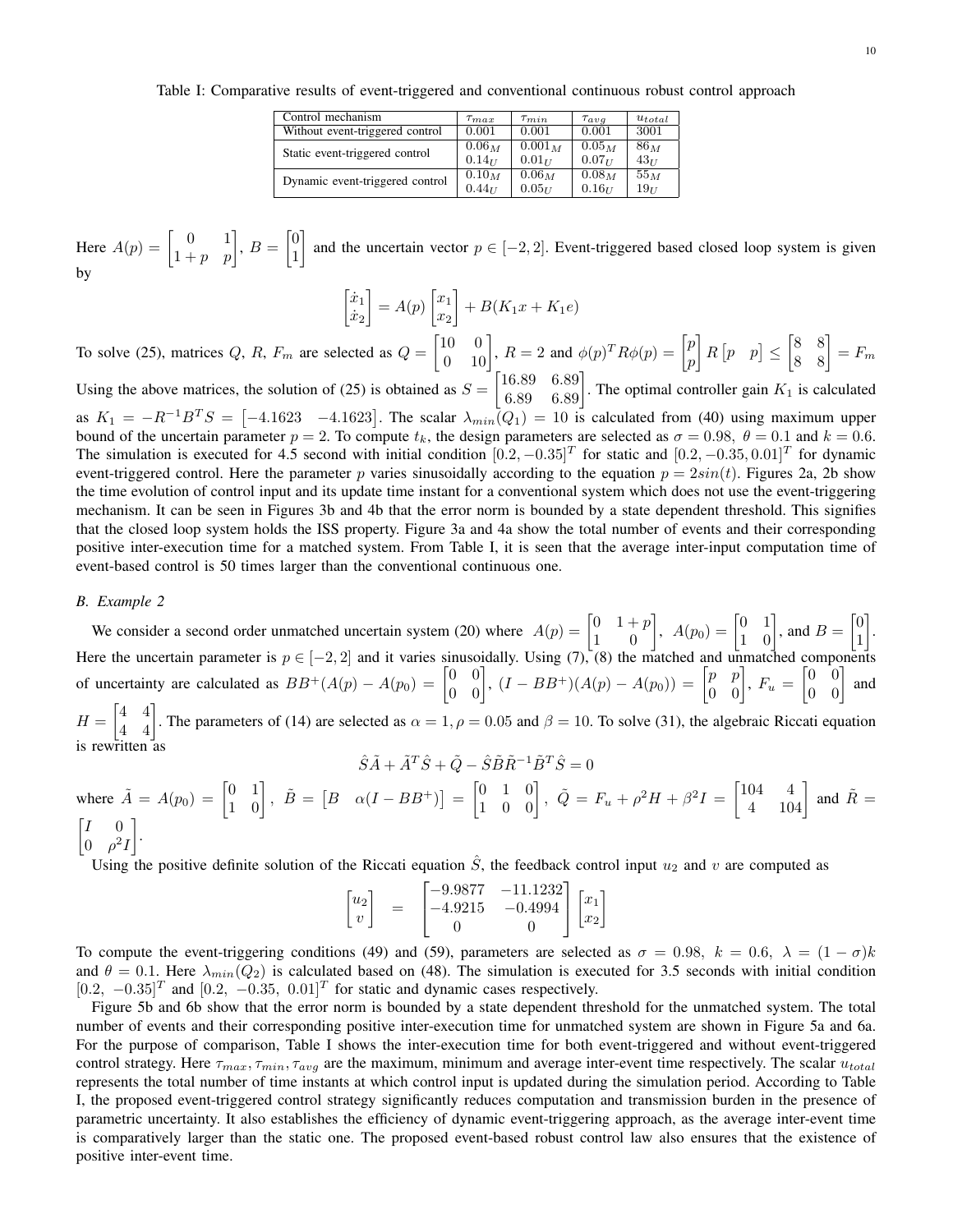

in  $0.3$ 

(a) Control input for without event-triggered control.



Figure 2: Robust control of matched system with continious control law.





(a) Number of event occurrence and time interval between two consecutive events for static event-triggered control.

(b) Time evolution of  $||e||$  (which is always within state state dependent threshold limit  $\mu_1||x||$  ) of static event-triggered control.

Figure 3: Static event-triggered control with matched uncertainty.

# VI. CONCLUSION

This paper proposes a framework of event-triggered based robust control strategy for both matched unmatched uncertain system. The proposed control law is valid for a wider class of linear systems in which event-triggering law is applicable. To design the event-triggering law, both static and dynamic event-triggering mechanisms are adopted. The stability of closed loop event-triggering system is proved to be ISS for bounded variation of parameters. An analytical expression of static event-triggering mechanism ensure that the proposed method is free from the Zeno behaviour. The lower bound of inter-event time for static event-triggered control is also derived. It is observed that the total number of control input computation and information transmission are very less in an event-based mechanism over conventional system which do not use the eventtriggered approach.

The detailed analysis of design parameters, like  $\theta$ ,  $\sigma$  and k are not addressed in this paper. But theoretical analysis of these



2500<br>Isecond)  $\frac{1}{2000}$  $\overline{x}$ (b) Time evolution of  $||e||$  (which is al-

(a) Number of event occurrence and time interval between two consecutive events for dynamic eventtriggered control.

ways within state state dependent threshold limit  $\{\eta/\theta + \mu_1||x||\}$  ) of dynamic event-triggered control.

Figure 4: Dynamic event-triggered control with matched uncertainty.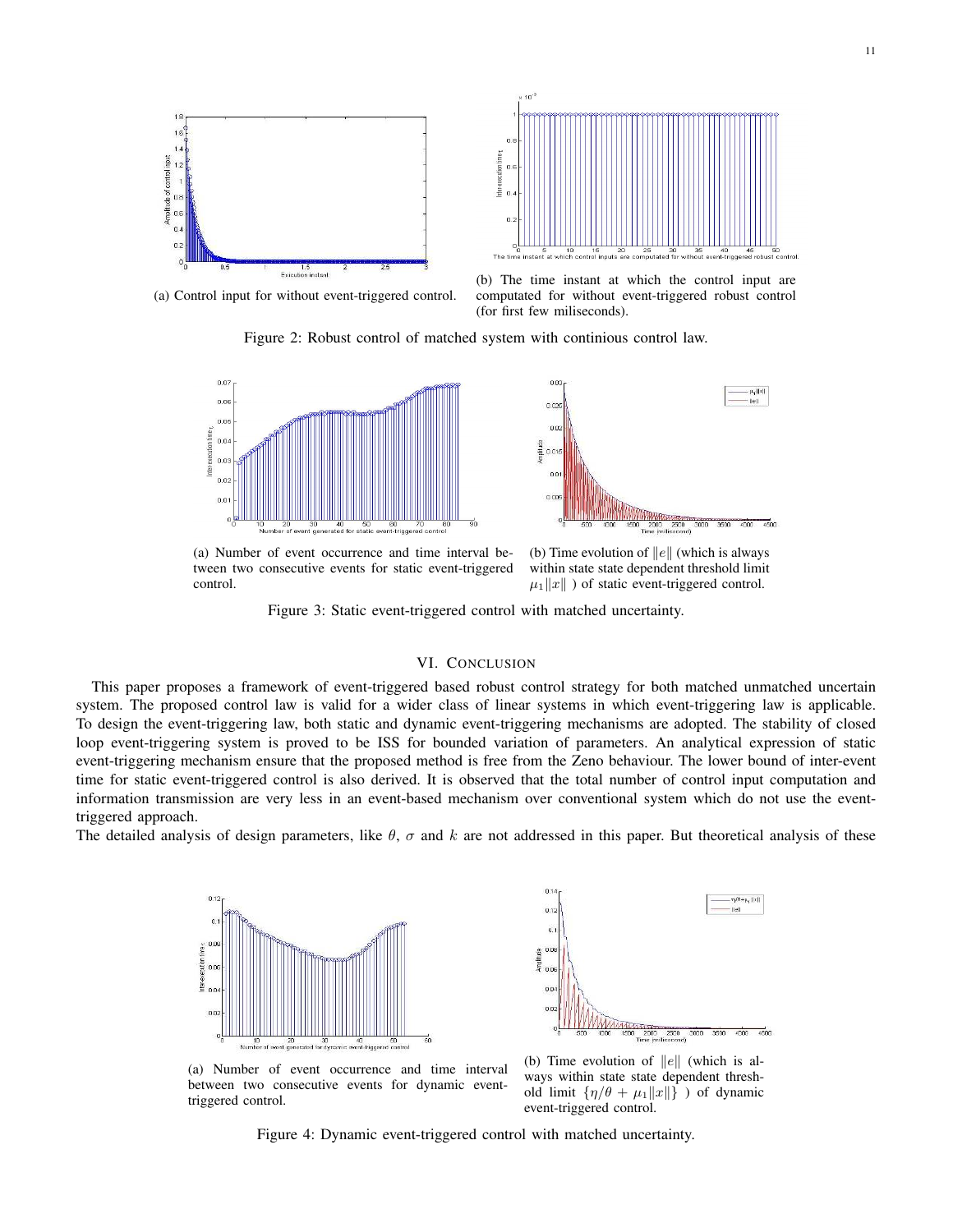

(a) Number of event occurrence and time interval be- (b) Time evolution of  $||e||$  (which is always within state tween two consecutive events for static event-triggered state dependent threshold limit  $\mu_2||x||$  ) for static eventcontrol. triggered control.

Figure 5: Static event-triggered control with unmatched uncertainty.



(a) Number of event occurrence and time interval (b) Time evolution of  $||e||$  (which is always within state between two consecutive events for dynamic event- state dependent threshold limit  $\{\eta/\theta + \mu_2 ||x||\}$  for triggered control. dynamic event-triggered control.



parameters are necessary to find out the optimal values and their effects on system performance. The numerical results show that average inter-execution time of dynamic event-triggered system is larger than the static one. However there need an exact mathematical expression of inter-event time for dynamic event-triggering law. Self-triggered approach [27]-[28] may be considered to solve the robust control problem as a future work.

## APPENDIX A

*Proof of Lemma 1.* The present approach translates the robust control problem stated in Section II to an equivalent optimal control problem [16], [18]. The proof consists of two parts.

### *A. Stability proof for matched uncertain system*

If  $V(x)$  is the Lyapunov function for (10), then the time derivative of  $V(x)$  along the state trajectory of (4) is

$$
\dot{V}(x) = V_x \dot{x} = V_x^T (A(p_0)x + BK_1 x) + V_x^T B \phi(p)x
$$

Using (22), (24) and by adding and subtracting  $x^T \phi(p)^T R \phi(p)x$ , the  $\dot{V}(x)$  reduces to

$$
\dot{V}(x) = -x^T((F_m - \phi(p)^T R\phi(p)) + Q + (K_1 + \phi(p))^T R (K_1 + \phi(p))x
$$
\n
$$
\leq -x^T x
$$
\n(64)

Now  $\dot{V}(x) \le 0$  for  $x \ne 0$ , which ensure asymptotic stability of the original uncertain matched system (4), (5).

# *B. Stability proof for unmatched uncertain system*

Similarly for a Lyapunov function  $V(x)$ , the  $\frac{dV(x)}{dt}$  along the state trajectory of (4) is simplified using (8)-(9) and (28)-(30) as

$$
\dot{V}(x) \leq -x^T (F_u + \rho^2 H + \beta^2 I)x - \rho^2 x^T L^T L x + x^T F_u x + \rho^2 x^T L^T L x + \rho^2 x^T H x + 2\rho^2 x^T L^T L x \n= -x^T (\beta^2 I - 2\rho^2 L^T L)x
$$
\n(65)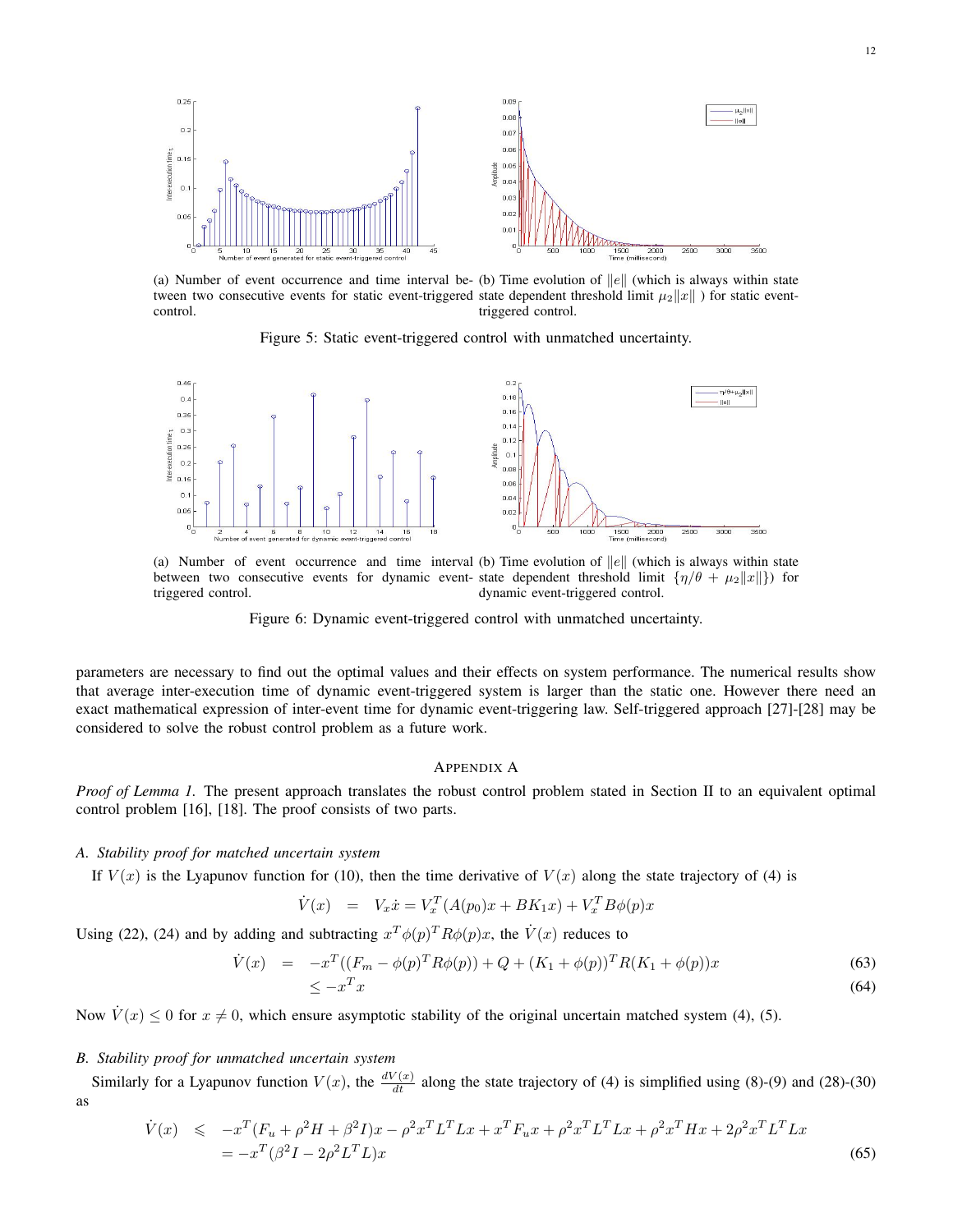Now  $\dot{V}(x) \le 0$  for  $x \ne 0$  if the inequality  $\beta^2 I - 2\rho^2 L^T L > 0$  holds. Therefore the closed loop system (4), (7) is asymptotically stable for all  $p \in P$ .

From the above two proofs, the optimal control input  $u_1$  of (10) or  $u_2$  of (13) are the robust control input for (4) which proves the Lemma1.

*Proof of Theorem 5.* In dynamic event-triggered control the inter-event time depends on the evolution of Γ, where

$$
\Gamma = \frac{\theta \, ||e||}{\eta + \theta \mu_1 \, ||x||} \tag{66}
$$

The time derivative of  $\Gamma$  along the direction of (19), (60) is simplified as

$$
\dot{\Gamma} \leq \frac{\theta(L_1 \|x\| + L_2 \|e\|)}{(\eta + \theta \mu_1 \|x\|)} + \frac{\theta \|e\|}{(\eta + \theta + \mu_1 \|x\|)^2} \left\{ \lambda \eta - \mu_1 \|x\| + \|e\| + \theta \mu_1 L_1 \|x\| + \theta \mu_1 L_2 \|e\| \right\}
$$
\n
$$
\leq \frac{L_1}{\mu_1} + (L_2 + \lambda) \Gamma + (\frac{1}{\theta} + L_2 \mu_1) \Gamma^2 + \frac{\theta \mu_1 \|x\|}{(\eta + \theta \mu_1 \|x\|)} \left( -\lambda - \frac{1}{\theta} + L_1 \right) \Gamma \tag{67}
$$

Selecting  $\theta = \frac{1}{L_1 - \lambda}$ , the final term in (67) reduces to zero. Adopting the similar steps as described in Section III, the lower bound of inter-event time for dynamic event-triggering is

$$
\tau = \int_0^{\mu_1} \frac{d\Gamma}{\frac{L_1}{\mu_1} + (L_2 + \lambda)\Gamma + (\frac{1}{\theta} + L_2\mu_1)\Gamma^2}
$$
(68)

To prove the positiveness of  $\tau$  consider the function

$$
g(\Gamma) = \frac{L_1}{\mu_1} + (L_2 + \lambda)\Gamma + (\frac{1}{\theta} + L_2\mu_1)\Gamma^2
$$
\n(69)

which has all positive coefficients. The function (69) is a positive function as  $\frac{dg}{d\Gamma} > 0$ ,  $\forall \Gamma > 0$ . The  $\Gamma$  is a positive variable as  $\eta$ ,  $\theta$ , and  $\mu_1$  all are positive. Therefore integration of (69) over any positive interval is always positive. The expression (68) is also valid for  $0 < \theta < \frac{1}{L_1 - \lambda}$ . This ends the proof.

## ACKNOWLEDGMENT

The research work reported in this paper was partially supported by BRNS under the grant RP02348.

## **REFERENCES**

- [1] K. Astrom and B. Bernhardsson, Comparison of Riemann and Lebesgue sampling for first order stochastic systems, *41st IEEE Conference on Decision and Control*, pp. 2011-2016, 2002.
- [2] W.P.M.H. Heemels, K.H. Johansson and P. Tabuada, An introduction to event-triggered and self-triggered control, *51st IEEE Conference on Decision and Control*, pp. 3270-3285, 2012.
- [3] P. Tabuada, Event-triggered real-time scheduling of stabilizing control tasks, *IEEE Transactions on Automatic Control*, vol. 52(9), pp. 1680-1685, 2007. [4] Nicolas Marchand, Sylvain Durand, and Jose Fermi Guerrero Castellanos, A General formula for event-based stabilization of nonlinear systems, *IEEE Transactions on Automatic Control*, vol. 58(5), pp. 1332-1337, 2013.
- [5] P. Tallapragada and N. Chopra, On event triggered tracking for nonlinear systems, *IEEE Transactions on Automatic Control*, vol. 58(9), pp. 2343-2348, 2013.
- [6] P. Tallapragada and N. Chopra, Event-triggered dynamic output feedback control for LTI systems, *51st IEEE Conference on Decision and Control*, pp. 6597-6602, 2012.
- [7] S. Trimpe and R. DAndrea, Event-based state estimation with variance-based triggering, *51st IEEE Conference on Decision and Control*, pp. 6583-6590, 2012.
- [8] A. Eqtami, D. V. Dimarogonas and Kostas J. Kyriakopoulos, Event-triggered control for discrete-time systems, *American Control Conference*, pp. 4719- 4724, 2010.
- [9] M. C. F. Donkers and W. P. M. H. Heemels, Output-based event-triggered control with guaranteed  $L_{\infty}$ -gain and improved and decentralized eventtriggering, *IEEE Transactions on Automatic Control*, vol. 57(6), pp. 1362-1376, 2012.
- [10] Avimanyu Sahoo, Hao Xu and S. Jagannathan, Neural network-based adaptive event-triggered control of nonlinear continuous-time systems, *IEEE Multi-Conference on Systems and Control*, pp.35-40, 2013.
- [11] A. Girard, Dynamic event generators for event-triggered control systems, *http://arxiv.org/pdf/1301.2182v1.pdf*, 2013.
- [12] E. D. Sontag, Input to state stability: basic concepts and results, *Nonlinear and Optimal Control Theory*, pp. 163-220, 2008.
- [13] D. Nesic and A.R. Teel, Input-to-state stability of networked control systems, *Automatica*, vol. 40(12), pp. 2121-2128, 2004.
- [14] Avimanyu Sahoo, Hao Xu and S. Jagannathan. Adaptive event-triggered control of a uncertain linear discrete time system using measured input and output data, *American Control Conference*, pp.5672 -5677, 2013.
- [15] E. Garcia and P. J. Antsaklis, Model-based event-triggered control for systems with quantization and time-varying network delays, *IEEE Transactions on Automatic Control*, vol. 58(2), pp. 422-434, 2013.
- [16] F Lin, Andrzej W. Olbrot. An LQR approach to robust control of linear systems with uncertain parameters, *35th IEEE Conference on Decision and Control*, pp. 4158-4163, 1996.
- [17] F Lin. An optimal control approach to robust control design, *International journal of control* vol. 73(3), pp. 177-186, 2000.
- [18] D.M. Adhyaru, I.N. Kar and M. Gopal, Fixed final time optimal control approach for bounded robust controller design using Hamilton Jacobi Bellman solution, *IET Control Theory and Applications*. vol. 3(9), pp. 1183-1195, 2009.
- [19] D.M. Adhyaru, I. N. Kar and M. Gopal, Bounded robust control of systems using neural network based HJB solution, *Neural Comput and Applic*, vol. 20(1), pp. 91-103, 2011.